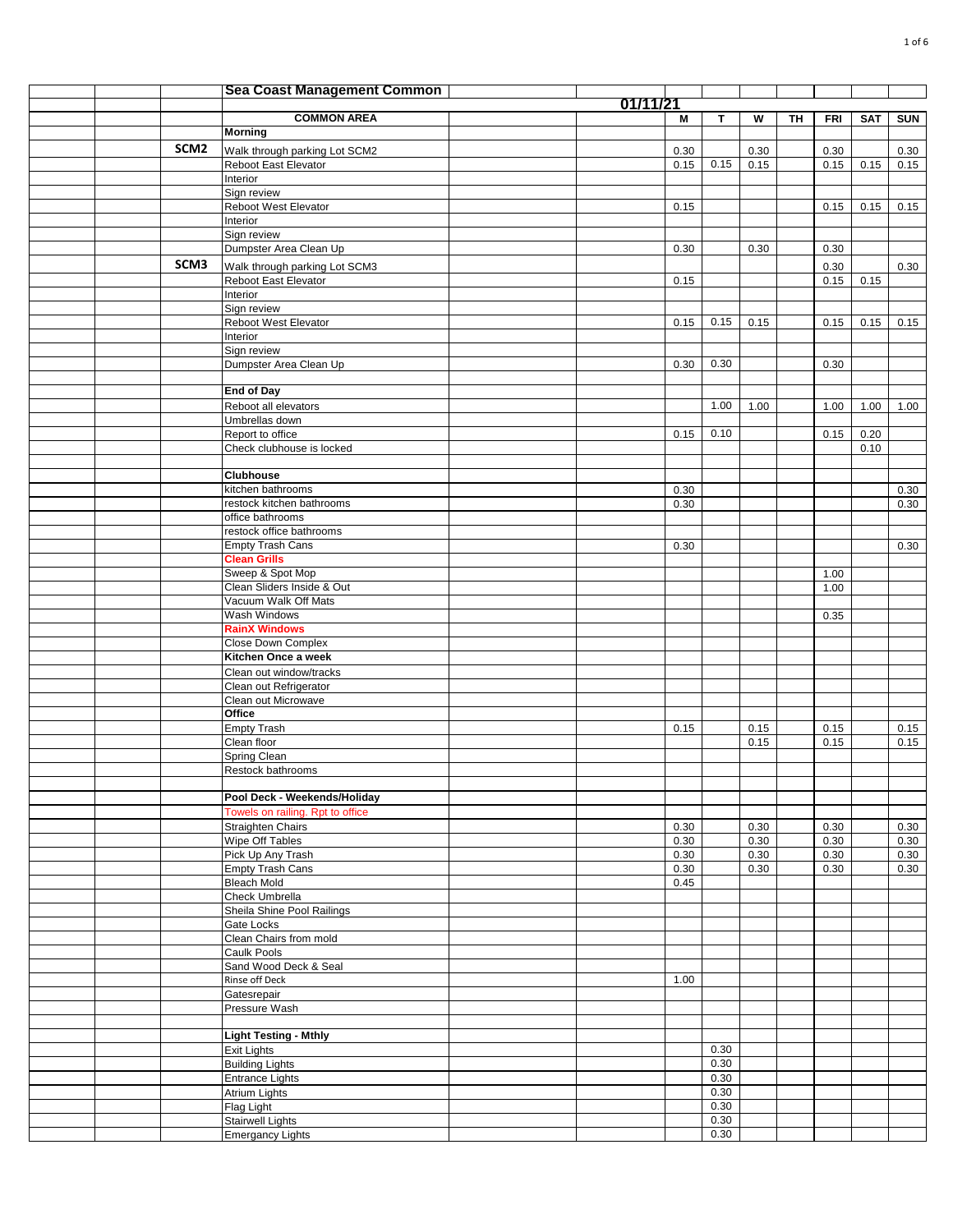|  | <b>Sea Coast Management Common</b> |          |   |      |    |      |            |            |
|--|------------------------------------|----------|---|------|----|------|------------|------------|
|  |                                    | 01/11/21 |   |      |    |      |            |            |
|  | <b>COMMON AREA</b>                 |          | М |      | TH | FRI  | <b>SAT</b> | <b>SUN</b> |
|  |                                    |          |   |      |    |      |            |            |
|  | SCM <sub>2</sub>                   |          |   |      |    |      |            |            |
|  | <b>Elevator Lobbies</b>            |          |   |      |    |      |            |            |
|  | <b>Empty Trash Cans</b>            |          |   |      |    | 0.45 |            |            |
|  | Wipe Horizonal Surfaces            |          |   | 1.00 |    | 0.45 |            |            |
|  | Blow Floor - Spot Mop              |          |   | 0.40 |    | 0.45 |            |            |
|  | <b>Wipe Handrails</b>              |          |   |      |    | 0.45 |            |            |
|  | Vacuum Walk-Off Mats               |          |   |      |    |      |            |            |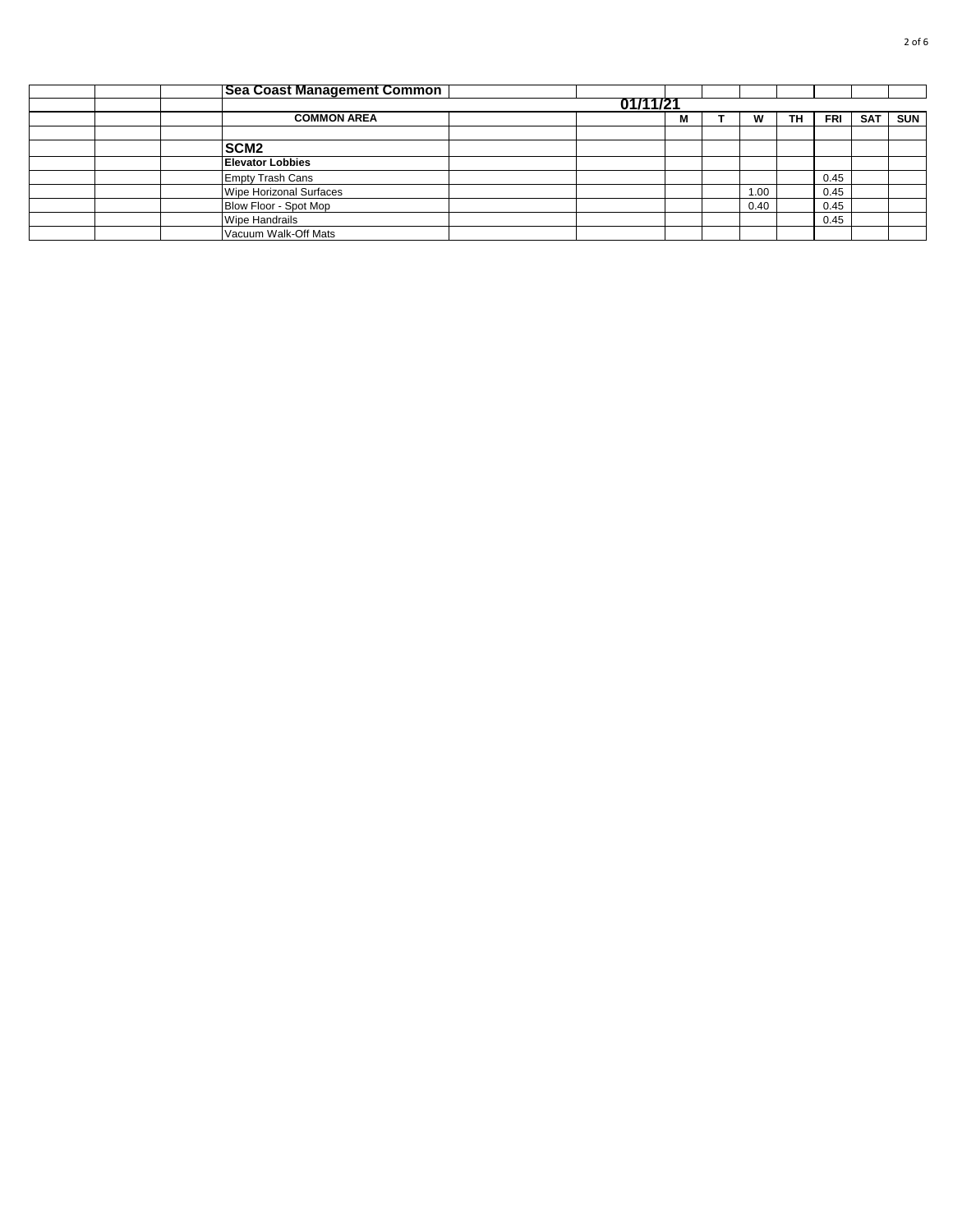|  | <b>Sea Coast Management Common</b>                     |          |      |      |      |    |            |            |              |
|--|--------------------------------------------------------|----------|------|------|------|----|------------|------------|--------------|
|  |                                                        | 01/11/21 |      |      |      |    |            |            |              |
|  | <b>COMMON AREA</b>                                     |          | М    | T    | W    | TΗ | <b>FRI</b> | <b>SAT</b> | <b>SUN</b>   |
|  | Clean Both sides of Door Glass<br>Clean windows In/Out |          |      |      |      |    |            |            |              |
|  | <b>Elevator &amp; Interiors</b>                        |          |      |      |      |    |            |            |              |
|  | Wipe Down Interior Panels                              |          |      |      |      |    |            |            |              |
|  | Sheila Shine                                           |          |      |      |      |    | 0.45       |            |              |
|  | Clean tracks hard wire brush                           |          |      |      |      |    |            |            |              |
|  | Mop floor & corners                                    |          |      |      |      |    |            |            |              |
|  | Full sanatize<br><b>Walkways &amp; Stairwell</b>       |          |      |      | 1.00 |    | 2.00       |            |              |
|  | Items in walkways? Picture report to office            |          |      |      |      |    |            |            |              |
|  | <b>Blow</b>                                            |          |      |      |      |    |            |            |              |
|  | Spot Mop                                               |          |      |      |      |    |            |            |              |
|  | Pick up trash                                          |          |      |      |      |    |            |            |              |
|  | Wipe Handrails<br>Wash down                            |          |      |      |      |    |            |            |              |
|  | Pressure Wash                                          |          |      |      |      |    |            |            |              |
|  | <b>Laundry Rooms</b>                                   |          |      |      |      |    |            |            |              |
|  | Sweep-Spot Mop                                         |          | 0.30 |      |      |    | 0.30       |            |              |
|  | Empty Trash Cans                                       |          | 0.30 |      |      |    | 0.30       |            |              |
|  | Wipe Horizonal Surfaces<br><b>Parking lots</b>         |          | 0.30 |      | 0.30 |    | 0.30       |            |              |
|  | Garbage Pick up                                        |          | 0.30 |      |      |    |            |            |              |
|  | Call Bulk?                                             |          |      |      |      |    |            |            |              |
|  | <b>Trash Chutes</b>                                    |          |      |      |      |    |            |            |              |
|  | Recycle Area cleaned                                   |          |      |      |      |    |            |            |              |
|  | Recycle Bins pressure washed                           |          |      |      |      |    |            |            |              |
|  | Numbers stenciled<br>Lines striped                     |          |      |      |      |    |            |            |              |
|  | <b>Test Building Lights</b>                            |          |      |      |      |    |            |            |              |
|  | Tagging cars                                           |          |      |      |      |    |            |            |              |
|  | Towing                                                 |          |      |      |      |    |            |            |              |
|  | <b>Pressure Wash Trash Receptacle</b>                  |          |      |      |      |    |            |            |              |
|  | Clean/Deodorize Trash Chute                            |          |      |      |      |    |            |            |              |
|  | NO BLOWING SAND IN DRAINS!                             |          |      |      |      |    |            |            |              |
|  | SCM <sub>3</sub>                                       |          |      |      |      |    |            |            |              |
|  | <b>Elevator Lobbies</b>                                |          |      |      |      |    |            |            |              |
|  | <b>Empty Trash Cans</b>                                |          |      | 1.00 |      |    | 0.45       |            | 0.30         |
|  | <b>Wipe Horizonal Surfaces</b>                         |          |      |      | 1.00 |    | 0.45       |            | 0.30         |
|  | Blow Floor - Spot Mop<br><b>Wipe Handrails</b>         |          |      | 1.00 | 0.30 |    | 0.45       |            | 0.30<br>0.30 |
|  | Vacuum Walk-Off Mats                                   |          |      |      |      |    | 0.45       |            |              |
|  | Clean Both sides of Door Glass                         |          |      |      |      |    |            |            |              |
|  | Clean windows In/Out                                   |          |      |      |      |    |            |            |              |
|  | Elevator & Interiors                                   |          |      |      |      |    |            |            |              |
|  | Wipe Down Interior Panels                              |          |      |      |      |    |            | 0.30       |              |
|  | Sheila Shine                                           |          |      | 1.00 |      |    | 0.45       | 0.30       |              |
|  | Clean tracks hard wire brush                           |          |      |      |      |    |            |            |              |
|  | Mop floor & corners                                    |          |      |      |      |    |            | 0.45       |              |
|  | Full sanatize<br><b>Walkways &amp; Stairwell</b>       |          |      |      |      |    | 2.00       |            |              |
|  | Items in walkways? Picture report to office            |          |      |      |      |    |            |            |              |
|  | <b>Blow</b>                                            |          |      |      |      |    |            |            |              |
|  | Spot Mop                                               |          |      |      |      |    |            |            |              |
|  | Pick up trash                                          |          |      |      |      |    |            | 0.45       |              |
|  | Wipe Handrails                                         |          |      |      |      |    |            | 1.00       | 0.45         |
|  | Wash down                                              |          |      | 1.00 |      |    |            |            | 1.30         |
|  | Pressure Wash<br><b>Laundry Rooms</b>                  |          |      |      |      |    |            |            |              |
|  | Sweep-Spot Mop                                         |          | 0.30 |      | 0.30 |    | 0.30       |            | 0.30         |
|  | <b>Empty Trash Cans</b>                                |          | 0.30 |      | 0.30 |    | 0.30       |            | 0.30         |
|  | Wipe Horizonal Surfaces                                |          | 0.30 |      |      |    | 0.30       |            | 0.30         |
|  | <b>Parking lots</b>                                    |          |      |      |      |    |            |            |              |
|  | Garbage Pick up                                        |          |      |      |      |    | 0.45       |            |              |
|  | Call Bulk?<br><b>Trash Chutes</b>                      |          |      |      |      |    | 0.45       | 0.30       |              |
|  | Recycle Area cleaned                                   |          |      |      |      |    |            |            |              |
|  | Recycle Bins pressure washed                           |          |      |      |      |    |            |            |              |
|  | Numbers stenciled                                      |          |      |      |      |    |            |            |              |
|  | Lines striped                                          |          |      |      |      |    |            |            |              |
|  | <b>Test Building Lights</b>                            |          |      |      |      |    |            |            |              |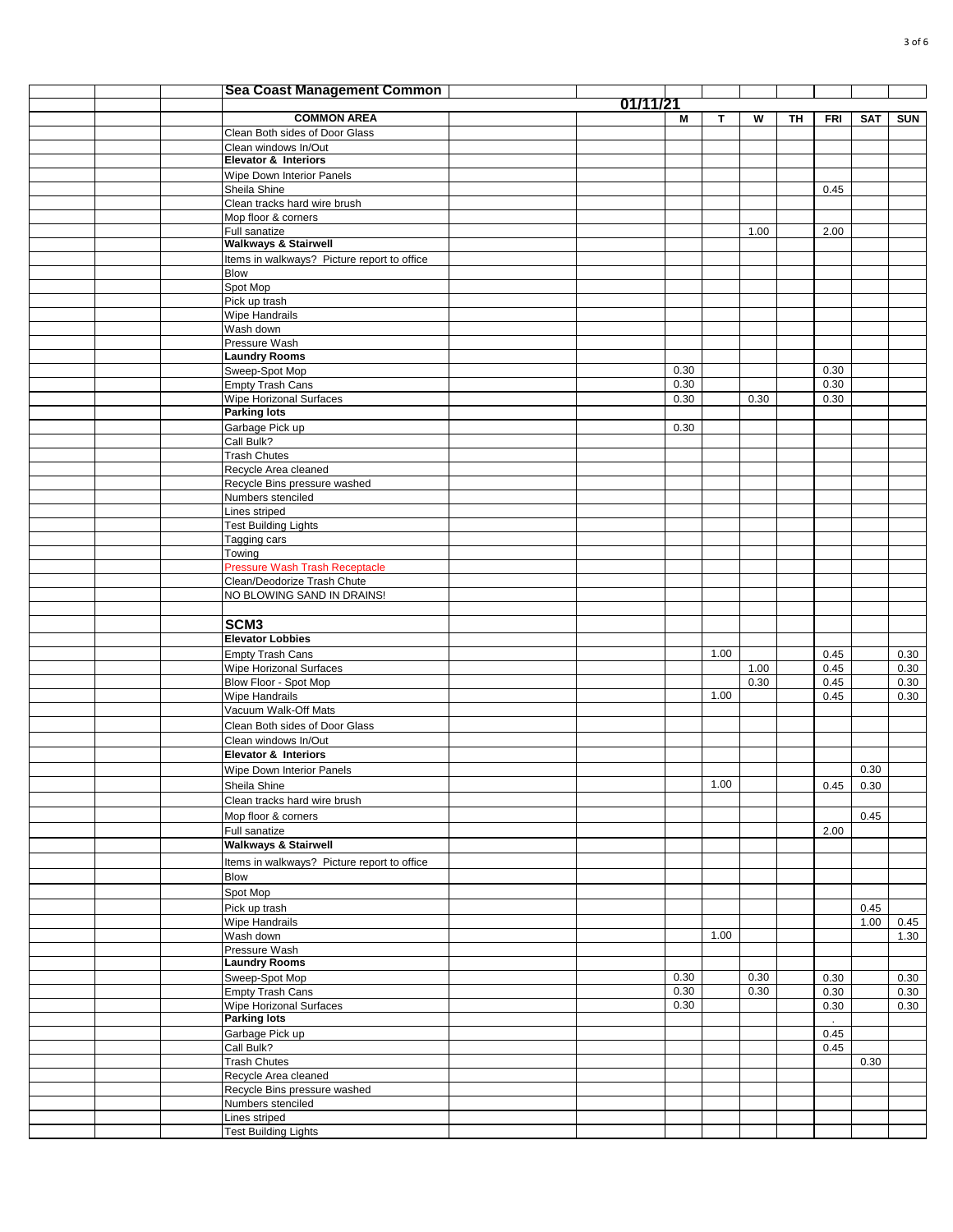|  | <b>Sea Coast Management Common</b> |  |  |      |            |            |            |      |            |            |  |  |  |
|--|------------------------------------|--|--|------|------------|------------|------------|------|------------|------------|--|--|--|
|  | 01/11/21                           |  |  |      |            |            |            |      |            |            |  |  |  |
|  | <b>COMMON AREA</b>                 |  |  | М    |            | w          | TН         | FRI  | <b>SAT</b> | <b>SUN</b> |  |  |  |
|  | Tagging cars                       |  |  |      |            |            |            |      |            |            |  |  |  |
|  | Towing                             |  |  |      |            |            |            |      |            |            |  |  |  |
|  | Pressure Wash Trash Receptacle     |  |  |      |            |            |            |      |            |            |  |  |  |
|  | Clean/Deodorize Trash Chute        |  |  |      |            |            |            |      |            |            |  |  |  |
|  | NO BLOWING SAND IN DRAINS!         |  |  |      |            |            |            |      |            |            |  |  |  |
|  |                                    |  |  |      |            |            |            |      |            |            |  |  |  |
|  | <b>Breaks</b>                      |  |  |      |            |            |            |      |            |            |  |  |  |
|  | Chris                              |  |  | 0.30 | 0.30       | 0.30       | <b>OFF</b> | 0.30 | <b>OFF</b> | <b>OFF</b> |  |  |  |
|  | Derick                             |  |  | 0.30 | <b>OFF</b> | <b>OFF</b> | <b>OFF</b> | 0.30 | 0.30       | 0.30       |  |  |  |
|  |                                    |  |  |      |            |            |            |      |            |            |  |  |  |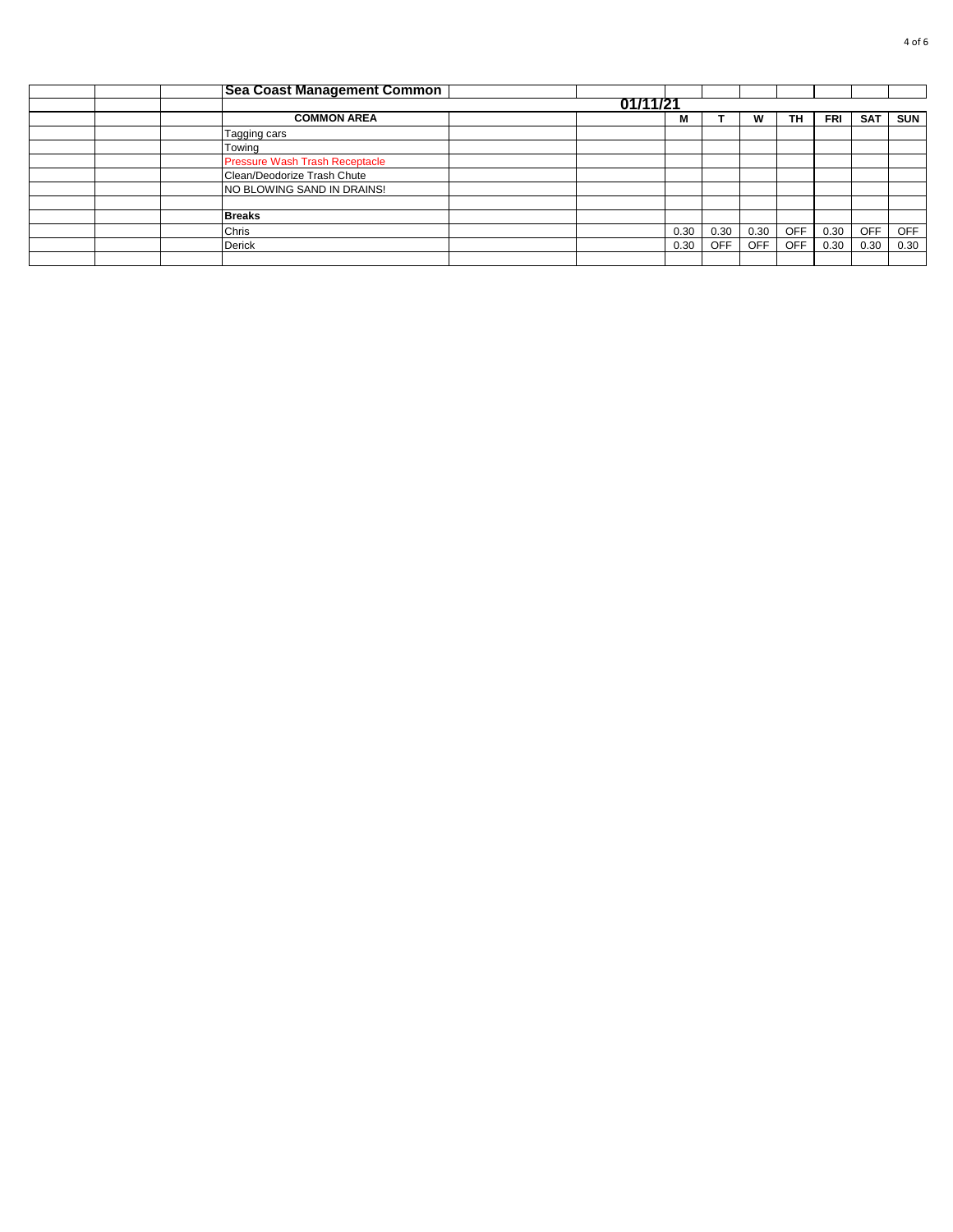|                      |                                      |                        | <b>Sea Coast Management Common</b>                                                                                                                                                                                                                                                                                                                                                                                  |                                                                                                                                                                                                                            |                                                                                                      |      |      |      |    |      |            |            |
|----------------------|--------------------------------------|------------------------|---------------------------------------------------------------------------------------------------------------------------------------------------------------------------------------------------------------------------------------------------------------------------------------------------------------------------------------------------------------------------------------------------------------------|----------------------------------------------------------------------------------------------------------------------------------------------------------------------------------------------------------------------------|------------------------------------------------------------------------------------------------------|------|------|------|----|------|------------|------------|
|                      |                                      |                        |                                                                                                                                                                                                                                                                                                                                                                                                                     |                                                                                                                                                                                                                            | 01/11/21                                                                                             |      |      |      |    |      |            |            |
|                      |                                      |                        | <b>COMMON AREA</b>                                                                                                                                                                                                                                                                                                                                                                                                  |                                                                                                                                                                                                                            |                                                                                                      | М    | т    | W    | TH | FRI  | <b>SAT</b> | <b>SUN</b> |
| Date:                | Location:                            | Priority<br>Level      | <b>PROJECTS: AS ASSIGNED</b>                                                                                                                                                                                                                                                                                                                                                                                        | Assigned to:                                                                                                                                                                                                               | Progress:                                                                                            |      |      |      |    |      |            |            |
| 10/20/20             | SCM <sub>2</sub>                     | After<br>construction  | SCM2 Ocean - Plants after const done                                                                                                                                                                                                                                                                                                                                                                                | Chris                                                                                                                                                                                                                      | <b>HOLD</b>                                                                                          |      |      |      |    |      |            |            |
| 09/30/20             |                                      |                        | Kayak Room                                                                                                                                                                                                                                                                                                                                                                                                          | Chris/Derick                                                                                                                                                                                                               | <b>HOLD</b>                                                                                          |      |      |      |    |      |            |            |
| 12/11/20             | SCM <sub>2</sub>                     | 1/11/2021              |                                                                                                                                                                                                                                                                                                                                                                                                                     | Chris                                                                                                                                                                                                                      | tried labels, they<br>don't stick.<br>Thinking of new                                                |      |      |      |    |      |            |            |
| 12/11/20             | SCM <sub>2</sub>                     | TBD                    | Re-number all small mailboxes<br>Laundry room door needs fixed                                                                                                                                                                                                                                                                                                                                                      | Chris                                                                                                                                                                                                                      | plan<br>where?                                                                                       |      |      |      |    |      |            |            |
|                      |                                      |                        | Replace fire extinguisher box between                                                                                                                                                                                                                                                                                                                                                                               |                                                                                                                                                                                                                            |                                                                                                      |      |      |      |    |      |            |            |
| 12/11/20             | SCM <sub>2</sub>                     | 1/12/2021              | 209/210<br>trash chute door needs readjusted 3rd fl                                                                                                                                                                                                                                                                                                                                                                 | Chris                                                                                                                                                                                                                      |                                                                                                      |      |      |      |    |      |            |            |
| 12/11/20<br>12/11/20 | SCM <sub>3</sub><br>SCM <sub>3</sub> | 1/18/2021<br>1/20/2021 | south<br>sand and repaint elevator room door                                                                                                                                                                                                                                                                                                                                                                        | Derick<br>Derick                                                                                                                                                                                                           |                                                                                                      |      |      |      |    |      |            |            |
| 01/02/21             | SCM <sub>3</sub>                     | 1/18/2021              | Oceanside stairwells need pressure                                                                                                                                                                                                                                                                                                                                                                                  | Derick                                                                                                                                                                                                                     |                                                                                                      |      |      |      |    |      |            |            |
| 01/02/21             | SCM <sub>3</sub>                     | 1/18/2021              | washed<br>stairwell by 101-501 needs pressure<br>washed all the way down                                                                                                                                                                                                                                                                                                                                            | Derick                                                                                                                                                                                                                     |                                                                                                      |      |      |      |    |      |            |            |
| 01/02/21             | SCM <sub>3</sub>                     | 1/18/2021              |                                                                                                                                                                                                                                                                                                                                                                                                                     | Derick                                                                                                                                                                                                                     |                                                                                                      |      |      |      |    |      |            |            |
| 01/02/21             | SCM <sub>3</sub>                     |                        | 2nd fl st owner storage door need repaired                                                                                                                                                                                                                                                                                                                                                                          | Derick                                                                                                                                                                                                                     |                                                                                                      |      |      |      |    |      |            |            |
|                      |                                      | 1/18/2021              | Re-paint both electrical room doors<br>5th fl ocean laundry hanging rack needs                                                                                                                                                                                                                                                                                                                                      |                                                                                                                                                                                                                            |                                                                                                      |      |      |      |    |      |            |            |
| 01/02/21             | SCM <sub>2</sub>                     | 1/30/2021              | sanded and painted                                                                                                                                                                                                                                                                                                                                                                                                  | Chris                                                                                                                                                                                                                      |                                                                                                      |      |      |      |    |      |            |            |
| 01/08/21             | SCM <sub>3</sub>                     | TBD                    | Bricks on end of side walk leading to beach deck just<br>outside of unit 106 cracked and broken off.-Brian Harris                                                                                                                                                                                                                                                                                                   |                                                                                                                                                                                                                            |                                                                                                      |      |      |      |    |      |            |            |
| 01/08/21             | Deck                                 | TBD                    | Several months ago the BOD instructed management to<br>get all matching black mats at the entrance to the beach.<br>This is still not complete.-Jennifer Frankenstein                                                                                                                                                                                                                                               | getting measurements                                                                                                                                                                                                       | ordering week<br>of 1/18/2021                                                                        |      |      |      |    |      |            |            |
| 01/08/21             | Clubhouse                            | TBD                    | Clubhouse is a mess. Chairs stored there where guests<br>usually have their morning coffee. They have no fridge to<br>use for their items that they have had the last many<br>years, their closet where they store their items is in<br>complete disarray and full of junk. Our AC handler in the<br>closet has no air filter. Floors, tables, etc and filthy. Don't<br>we clean these items?-Jennifer Frankenstein | Clubhouse still under<br>partial<br>construction/Kitchen area<br>cleaned and open for<br>rental use including<br>kitchen<br>bathrooms/renters given<br>access to get supplies<br>and store in kitchen<br>where they please | Lee's A/C out<br>1/8/2021 to<br>finish duct work<br>in kitchen and<br>office/vent<br>covers on order |      |      |      |    |      |            |            |
| 01/02/21             | SCM <sub>3</sub>                     | 1/11/2021              | 5th fl laundry walls need bleached/clean<br>behind washer and dryer                                                                                                                                                                                                                                                                                                                                                 | <b>Derick</b>                                                                                                                                                                                                              |                                                                                                      | 1.35 |      |      |    |      |            |            |
| 01/08/21             | <b>Deck</b>                          | <b>TBD</b>             | Boards on beach front deck put down by unknown<br>vendor are uneven and we have reports of people<br>tripping on these. It is also a really bad look with<br>plintered boards, new boards, wood puddy and what<br>looks like multiple warped boards on the beach deck.-<br>Jennifer Frankenstein                                                                                                                    | Boards done by Buddy<br>Rippeon & maintenance<br>staff/Board did not want<br>to replace the entire deck                                                                                                                    |                                                                                                      |      |      |      |    |      |            |            |
| 01/09/21             | SCM <sub>2</sub>                     |                        | 2nd fl ocean dryer not drying                                                                                                                                                                                                                                                                                                                                                                                       | <b>Derick</b>                                                                                                                                                                                                              | taped vent back<br>to the back of<br>it/still works fine                                             | 0.3  |      |      |    |      |            |            |
| 01/08/21             | SCM <sub>3</sub>                     | <b>TBD</b>             | New shower station on 3 side has no water supply-Brian<br><b>Harris</b>                                                                                                                                                                                                                                                                                                                                             | Scheduleld w Howell<br>Plumbing                                                                                                                                                                                            | fixed 1/11/2021                                                                                      |      |      |      |    |      |            |            |
| 01/08/21             | SCM <sub>2</sub>                     | <b>TBD</b>             | New shower station on 2 side dripping water from shower<br>head-Brian Harris                                                                                                                                                                                                                                                                                                                                        | Scheduleld w Howell<br>Plumbing                                                                                                                                                                                            | fixed 1/11/2021                                                                                      |      |      |      |    |      |            |            |
| 01/11/21             | Office                               |                        | Paint all 3 filing cabinets                                                                                                                                                                                                                                                                                                                                                                                         |                                                                                                                                                                                                                            |                                                                                                      | 4.2  |      |      |    |      |            |            |
| 01/02/21             | SCM <sub>2</sub>                     | 1/7/2021               | In front of 405 needs moped<br>Wipe down all emergancy and stairwell                                                                                                                                                                                                                                                                                                                                                | Chris                                                                                                                                                                                                                      |                                                                                                      | 0.15 |      |      |    |      |            |            |
| 01/02/21             | SCM <sub>2</sub>                     | 1/11/2021              | lights<br>Bleach walkway from 514 all the way                                                                                                                                                                                                                                                                                                                                                                       | Chris                                                                                                                                                                                                                      |                                                                                                      | 2.00 |      |      |    |      |            |            |
| 01/02/21             | SCM <sub>2</sub>                     | 1/15/2021              | down/unknown drip spots                                                                                                                                                                                                                                                                                                                                                                                             | Chris                                                                                                                                                                                                                      |                                                                                                      |      | 0.20 |      |    |      |            |            |
| 01/02/21             | SCM <sub>3</sub>                     | 1/18/2021              | Sheila Shine all trash chutes                                                                                                                                                                                                                                                                                                                                                                                       | <b>Derick</b>                                                                                                                                                                                                              |                                                                                                      |      |      |      |    | 2.00 |            |            |
| 01/02/21             | SCM <sub>3</sub>                     | 1/11/2021              | 4th fl ocean stairwell light needs cleaned                                                                                                                                                                                                                                                                                                                                                                          | <b>Derick</b>                                                                                                                                                                                                              |                                                                                                      |      |      |      |    |      | 0.25       |            |
| 01/02/21             | SCM <sub>3</sub>                     | 1/11/2021              | 3rd fl street laundry needs bleached                                                                                                                                                                                                                                                                                                                                                                                | <b>Derick</b>                                                                                                                                                                                                              |                                                                                                      |      |      |      |    |      | 1.00       |            |
| 01/02/21             | SCM <sub>3</sub>                     | 1/11/2021              | 2nd fl laundry ocean windows need cleaned                                                                                                                                                                                                                                                                                                                                                                           | <b>Derick</b>                                                                                                                                                                                                              |                                                                                                      |      |      |      |    |      | 0.35       |            |
| 01/02/21             | SCM <sub>2</sub>                     | 1/25/2021              | south end ocean stairwell needs pressure<br>washed                                                                                                                                                                                                                                                                                                                                                                  | Chris                                                                                                                                                                                                                      |                                                                                                      |      |      | 1.35 |    |      |            |            |
| 01/02/21             | SCM <sub>3</sub>                     | 1/11/2021              | Sweep in front of 205                                                                                                                                                                                                                                                                                                                                                                                               | <b>Derick</b>                                                                                                                                                                                                              |                                                                                                      | 0.15 |      |      |    |      |            |            |